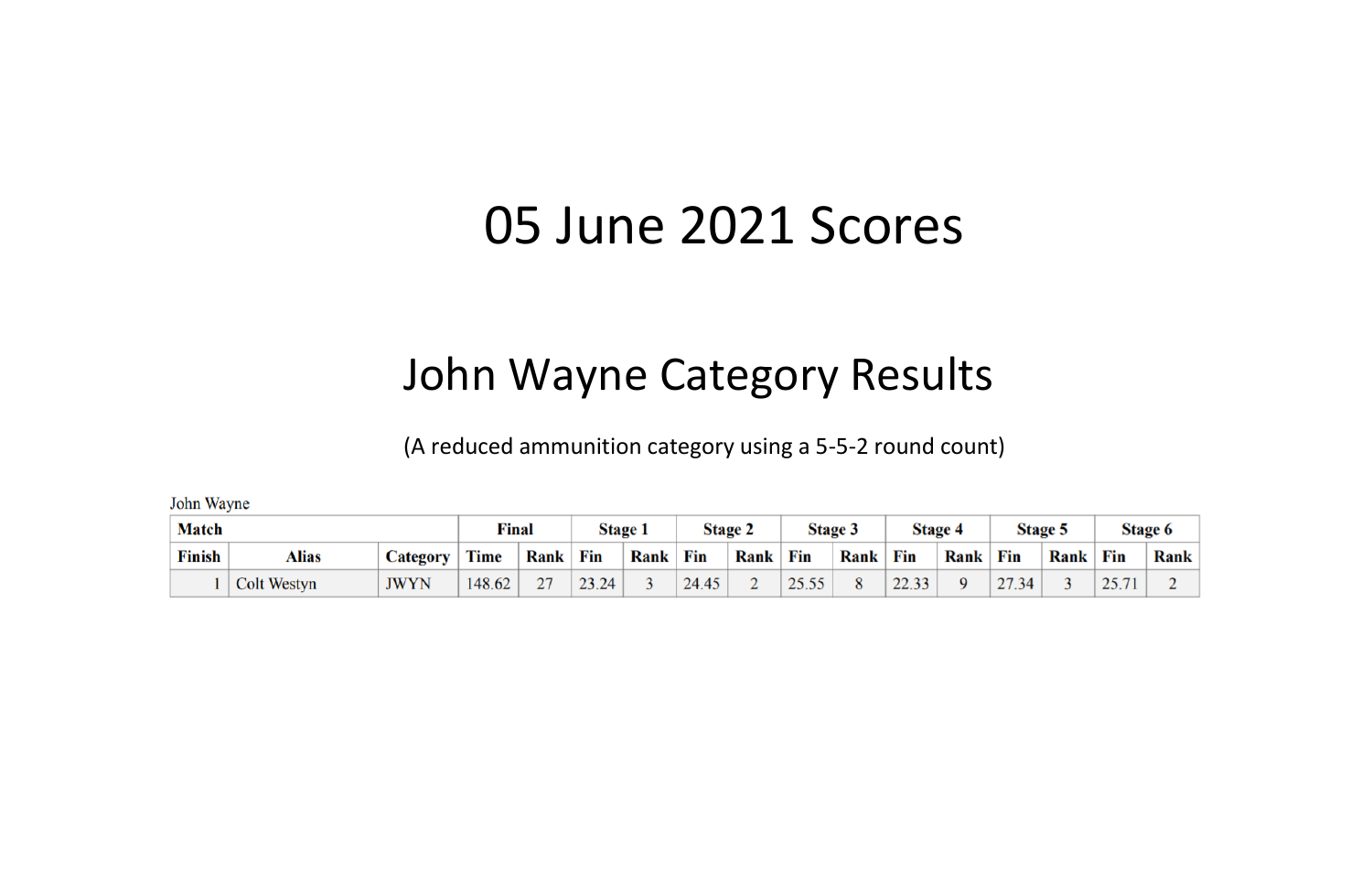## Rio Cowboy June 2021 final - Main Match 6/5/2021 Clean Shooters (no misses / no procedurals)

| <b>SASS Num Alias</b> |                    | <b>Final Time</b> |
|-----------------------|--------------------|-------------------|
| 44339                 | Dusty K-Bar        | 218.54            |
| 83266                 | Kenny Reds         | 155.41            |
| 101284                | Reverend Ledslinga | 120.04            |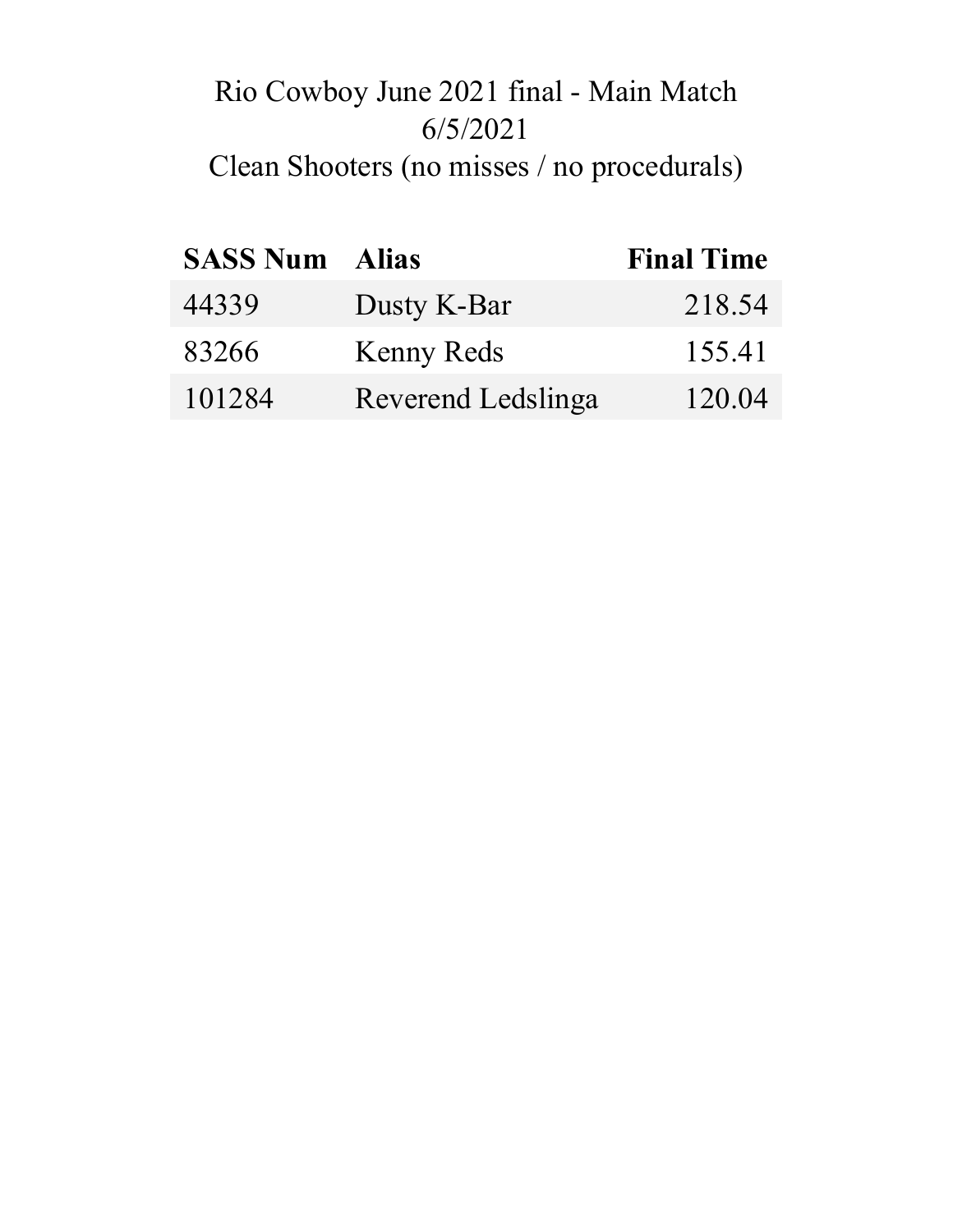#### Rio Cowboy June 2021 final - Main Match 6/5/2021 Detailed Match Results (by time)

| Match          |                             |           | Final  |      |       |                |                                        | Stage 1                   |       |                |                |                 |                | Stage 2        |       |               |                |                 |                | Stage 3        |                       |                |                |                 | Stage 4                          |           |                         |                |                |                 | Stage 5       |                       |                |       |                |                 | Stage 6 |       |      |
|----------------|-----------------------------|-----------|--------|------|-------|----------------|----------------------------------------|---------------------------|-------|----------------|----------------|-----------------|----------------|----------------|-------|---------------|----------------|-----------------|----------------|----------------|-----------------------|----------------|----------------|-----------------|----------------------------------|-----------|-------------------------|----------------|----------------|-----------------|---------------|-----------------------|----------------|-------|----------------|-----------------|---------|-------|------|
| Finish         | <b>Alias</b>                | Category  | Time   | Rank | Raw   | M <sub>1</sub> | P                                      | $\vert$ B $\vert$ Fin     |       | Rank Raw       |                | M               | P              | $\mathbf{B}$   | Fin   | Rank          | Raw            | М               | $\mathbf P$    |                | BEin                  | <b>Rank</b>    | Raw            | M               | P                                | $B$   Fin | Rank                    | Raw            | M              |                 | $P$   B   Fin |                       | Rank   Raw     |       | M              | P B             | Fin     |       | Rank |
|                | Reverend Ledslinga          | <b>SH</b> | 120.04 | 6    | 21.18 | $\overline{0}$ | $\vert 0 \vert 0 \vert$                |                           | 21.18 |                | 18.36 0        |                 | $\Omega$       | $\mathbf{0}$   | 18.36 |               | $18.39 \mid 0$ |                 | $\overline{0}$ | $\overline{0}$ | 18.39                 |                | $17.53 \mid 0$ |                 | $\Omega$                         | 12.53     |                         | 24.39          | $\overline{0}$ |                 |               | 0 0 24.39             |                | 25.19 | $\overline{0}$ | 0 <sup>1</sup>  |         | 25.19 |      |
| 2 <sup>1</sup> | Kenny Reds                  | CAB       | 155.41 | 26   | 28.06 | $\mathbf{0}$   | 0 <sup>1</sup>                         |                           | 28.06 | 6              | $26.87$ 0      |                 | $\Omega$       | $\overline{0}$ | 26.87 |               | $23.31 \mid 0$ |                 | $\Omega$       | $\overline{0}$ | 23.31                 | -6             | $23.18 \mid 0$ |                 |                                  | 18.18     | $\overline{\mathbf{3}}$ | 28.13          | $\overline{0}$ | 0 <sup>10</sup> |               | 28.13                 |                | 30.86 | $\Omega$       | 0 <sup>10</sup> |         | 30.86 |      |
|                | 3 Black Jack Flagg          | GP        | 156.43 | 23   | 22.52 | $\Omega$       | 0 <sup>1</sup>                         |                           | 22.52 | $\overline{2}$ | 29.90          |                 |                | 0 <sup>1</sup> | 34.90 | -5            | 21.08          | $\overline{0}$  | $\Omega$       |                | 0 21.08               | 2              | $23.38 \mid 0$ |                 | $\Omega$                         | 18.38     | $\overline{4}$          | 31.74          | $\Omega$       | 0 <sup>10</sup> |               | 31.74                 | 6              | 27.81 | $\Omega$       | $0\mid 0$       |         | 27.81 |      |
|                | $4$ Etta Mae                | LH        | 157.67 | 26   | 25.29 | $\Omega$       | 0 <sup>10</sup>                        |                           | 25.29 | 3              | 25.04          |                 | 0 <sup>1</sup> |                | 30.04 |               | 23.01          | $+0$            | $\Omega$       | l O            | 23.01                 | -5             | $23.08 \mid 0$ |                 |                                  | 18.08     | 2                       | 27.31          |                | 0 <sup>10</sup> |               | 32.31                 |                | 28.94 | $\Omega$       | 0 <sup>1</sup>  |         | 28.94 |      |
|                | 5 Rattlesnake Wayne         | MD        | 166.96 | 34   | 28.99 |                | 0 <sup>0</sup>                         |                           | 33.99 | 9              | 29.60          | $\overline{0}$  | $\Omega$       | $\overline{0}$ | 29.60 | $\mathcal{R}$ | 25.84          | $\Omega$        | $\Omega$       | $\overline{0}$ | 25.84                 | 8              | 25.50 0        |                 | $\Omega$                         | 20.50     | $\tau$                  | 29.37          | $\Omega$       | 0 <sup>10</sup> |               | 29.37                 |                | 27.66 | $\Omega$       | $0\mid 0$       |         | 27.66 |      |
|                | 6 Colt Laredo               | <b>MD</b> | 169.88 | 31   | 26.00 | $\theta$       | 0 0                                    |                           | 26.00 | $5 -$          | 31.23          |                 |                | $01$ 0         | 36.23 |               | $21.78$ 0      |                 |                |                | $0 \mid 0 \mid 21.78$ | 3              | 32.91          |                 | 0                                | 32.91     | 13                      | $26.47$ 0      |                | 0 0             |               | 26.47                 | $\overline{2}$ | 26.49 | $\overline{0}$ | 0 <sup>10</sup> |         | 26.49 |      |
|                | <b>Skinney McKinney</b>     | <b>MW</b> | 174.44 | 38   | 23.25 |                | 0 <sup>1</sup>                         |                           | 28.25 | $\tau$         | 37.37 0        |                 | $\overline{0}$ | $\overline{0}$ | 37.37 |               | 22.69          | $\overline{0}$  | $\Omega$       | $\overline{0}$ | 22.69                 | $\overline{A}$ | 24.81          | $\overline{0}$  | $\Omega$                         | 19.81     | .5                      | 27.87          | $\overline{1}$ |                 |               | 32.87                 | 8              | 33.45 | $\Omega$       | $0\mid 0$       |         | 33.45 |      |
|                | 8 Claudia Feather           | LH        | 214.37 | 66   | 25.82 | $\overline{0}$ | 0 <sup>1</sup>                         |                           | 25.82 |                | $33.53 \mid 0$ |                 |                | 0              | 43.53 | 16            | $24.43 \mid 0$ |                 |                |                | $0 \mid 0 \mid 24.43$ |                | 25.52 0        |                 | $\Omega$                         | 20.52     | 8                       | $31.93 \mid 6$ |                |                 | 001           | 61.93                 | 22             | 33.14 |                | $0 \mid 0$      |         | 38.14 |      |
|                | 9 Judah Macabee             | FD.       | 216.09 | 66   | 34.87 | $\overline{0}$ | $\theta$                               | $\vert 0 \vert$           | 34.87 | 10             | $37.42 \mid 0$ |                 | $\Omega$       | $\overline{0}$ | 37.42 | 8             | $31.38$ 0      |                 | $\Omega$       |                | 0 31.38               | 11             | 32.12          |                 | $\Omega$                         | 32.12     | 12                      | 38.18          | $\overline{0}$ |                 |               | 38.18                 | 12             | 42.12 | $\Omega$       | $0 \mid 0$      |         | 42.12 | 13   |
|                | $10$ Dusty K-Bar            | GF        | 218.54 | 66   | 36.28 | $\mathbf{0}$   | 0 <sup>1</sup>                         |                           | 36.28 | 11             | $40.82$ 0      |                 | 0              | $\theta$       | 40.82 | 10            | 2916 0         |                 |                |                | $0 \mid 0 \mid 29.16$ | -9             | $32.06 \mid 0$ |                 | $\overline{0}$<br>$\Omega$       | 32.06     | 11                      | 38.64          | $\overline{0}$ | 0 <sup>1</sup>  |               | 38.64                 | 13             | 41.58 | $\Omega$       | 0 <sup>1</sup>  |         | 41.58 | 12   |
|                | 11 Frank Stilwell           | <b>SD</b> | 229.06 | 78   | 26.11 | $\overline{4}$ | $\theta$                               | $\cdot$   0 $\rightarrow$ | 46.11 | 20             | 27.87          | $\overline{3}$  | $\Omega$       | $\mathbf{0}$   | 42.87 | 15            | 23.55          | $\vert 2 \vert$ |                | 0 <sup>1</sup> | 33.55                 | 12             | 25.26          | $\overline{0}$  | $\Omega$                         | 20.26     | 6                       | 30.76          | $\overline{0}$ | 0 <sup>10</sup> |               | 30.76                 | .5             | 40.51 |                | $1 \mid 0$      |         | 55.51 | 20   |
|                | $12$ G.W. Garrett           | CB        | 236.53 | 81   | 37.91 | $\mathbf{0}$   | $\Omega$                               | $\cdot$   0 $\pm$         | 37.91 | 13             | 37.09          | $\overline{2}$  |                | $0 \mid 0$     | 47.09 | 18            | 33.55          |                 |                | 0 <sup>1</sup> | 38.55                 | 15             | $36.12 \mid 0$ |                 | $\Omega$                         | 31.12     | 10                      | 40.58          | $\overline{0}$ | 0 <sup>10</sup> |               | 40.58                 | 14             | 41.28 | $\theta$       | $0 \mid 0$      |         | 41.28 | 11   |
|                | 13 Jack Slade               | MD        | 249.29 | 81   | 32.33 | $\overline{0}$ | $\begin{array}{c c} 0 & 0 \end{array}$ |                           | 32.33 | 8              | 37.24          |                 |                | $0 \mid 0$     | 42.24 | 14            | 28.97          |                 |                | 0 <sup>1</sup> | 33.97                 | 13             | 36.11          | $\vert 4$       | $\overline{0}$<br>$\overline{0}$ | 56.11     | 21                      | 37.81          | $^+$ 0         |                 |               | $0 \mid 0$ 37.81      | 10             | 36.83 | $\sqrt{2}$     | $0 \mid 0$      |         | 46.83 | 15   |
|                | 14   Hoopsnake LaVache   GF |           | 251.63 | 86   | 36.08 | $\mathbf{1}$   | 0 0                                    |                           | 41.08 | 15             | $45.75 \mid 0$ |                 |                | $0 \mid 0$     | 45.75 | 17            | $30.55 \mid 0$ |                 |                | 0 <sup>1</sup> | 30.55                 | 10             | 34.90          | $\vert 4 \vert$ | $\Omega$<br>$+0$ .               | 54.90     | 19                      | $42.06 \pm 0$  |                | 0 <sup>10</sup> |               | 42.06                 | 17             | 37.29 | $\theta$       | 0 <sup>10</sup> |         | 37.29 |      |
|                | 15   AZ Beancounter         | <b>SV</b> | 254.51 | 86   | 37.46 | $^{\circ}$ 0   |                                        |                           | 37.46 | 12             | 37.99          | $\vert 2 \vert$ |                | $0 \mid 0$     | 47.99 | 19            | $32.66$   2    |                 |                | $1\vert 0$     | 52.66                 | 19             | $41.47$ 0      |                 | $+0$ +<br>$\Omega$               | 41.47     | 17                      | $35.78 \mid 0$ |                |                 |               | 0 0 35.78             | 9              | 34.15 |                | $0\mid 0$       |         | 39.15 | 10   |
|                | 16   Katie Lawless          | LW        | 257.39 | 94   | 30.13 |                |                                        | $+0$                      | 45.13 | 18             | $41.08$ 0      |                 |                | 0 <sup>1</sup> | 41.08 |               | 31.58          |                 |                | 0 <sup>1</sup> | 36.58                 | 14             | 33.01          |                 | $\mathbf{0}$<br>$\Omega$         | 38.01     | 15                      | 38.49          |                | 0 <sup>1</sup>  |               | 43.49                 | 18             | 48.10 |                | 0 <sup>1</sup>  |         | 53.10 | 18   |
|                | 17 Jimmy Yuma               | ES.       | 261.44 | 100  | 40.51 |                | $\begin{array}{c c} 0 & 0 \end{array}$ |                           | 45.51 | 19             | $38.94 \mid 0$ |                 |                | $0 \mid 0$     | 38.94 | $\mathbf{Q}$  | $42.85 \mid 0$ |                 |                | 0 <sup>1</sup> | 42.85                 | 18             | $38.86 \mid 0$ |                 | $\Omega$                         | 33.86     | 14                      | $44.67$ 0      |                |                 |               | $0 \mid 0 \mid 44.67$ | 19             | 50.61 |                | $0 \mid 0$      |         | 55.61 | 21   |
|                | 18   Paca McMasteers        | <b>SV</b> | 267.01 | 98   | 39.91 | 2              | 0 <sup>1</sup>                         |                           | 49.91 | 21             | 42.01          | $\overline{0}$  | 0              | $\Omega$       | 42.01 | 13            | 35.32          |                 |                | $01$ 0         | 40.32                 | 16             | 41.26          |                 | 0                                | 41.26     | 16                      | 42.04          | $\overline{0}$ | 0 <sup>10</sup> |               | 42.04                 | 16             | 41.47 | $\overline{2}$ | 0 <sup>1</sup>  |         | 51.47 | 16   |
|                | 19   Cactus Wen             | <b>MS</b> | 278.93 | 104  | 44.78 | $\overline{0}$ |                                        |                           | 44.78 | 17             | 49.77 0        |                 | $\Omega$       | $\overline{0}$ | 49.77 | 20            | 37.03          |                 |                | $01$ 0         | 42.03                 | 17             | 43.86          | $\vert$ 2       | $\Omega$                         | 48.86     | 18                      | 41.13          | $\overline{0}$ |                 |               | 41.13                 | 15             | 47.36 |                | $0 \mid 0$      |         | 52.36 | 17   |
|                | 20   Superstition Slim      | MD        | 295.83 | 103  | 39.28 |                | 0 <sup>1</sup>                         |                           | 44.28 | 16             | $41.18$ 0      |                 | 0              | $\overline{0}$ | 41.18 | 12            | 43.61          | $\frac{1}{2}$   | $\Omega$       | $\perp$ 0      | 53.61                 | 20             | 40.47          | $\vert$ 3       | $\overline{0}$<br>$\Omega$       | 55.47     | 20                      | 52.26          |                | 0 <sup>10</sup> |               | 57.26                 | 21             | 44.03 | $^{\circ}$     | 0 <sup>1</sup>  |         | 44.03 | 14   |
|                | $21$   M.T. Brass           | FC.       | 299.43 | 98   | 35.47 | $\mathbf{1}$   |                                        |                           | 40.47 | 14             | $45.79$ 0      |                 |                | $1 \mid 0$     | 55.79 | 21            | $69.90 \mid 0$ |                 |                | $01$ 0         | 69.90                 | 22             | $34.14 \mid 0$ |                 | $\Omega$<br>$\mathbf{1}$         | 29.14     | 9                       | 37.81          | $\overline{0}$ |                 |               | $0 \mid 0$ 37.81      | 10             | 61.32 |                | $0 \mid 0$      |         | 66.32 | 22   |
|                | 22   Major Schneider        | <b>MW</b> | 353.07 | 126  | 56.13 | $\overline{0}$ | 001                                    |                           | 56.13 | 22             | 52.19          | $\vert 2 \vert$ |                | 0 <sup>1</sup> | 62.19 | 22            | $62.47 \mid 0$ |                 |                | 0 <sup>1</sup> | 62.47                 | 21             | 59.96          |                 | $\Omega$<br>$\overline{0}$       | 64.96     | 22                      | 52.87          | $\overline{0}$ |                 | 0 0           | 52.87                 | 20             | 54.45 | $\overline{0}$ | 0 <sup>1</sup>  |         | 54.45 | 19   |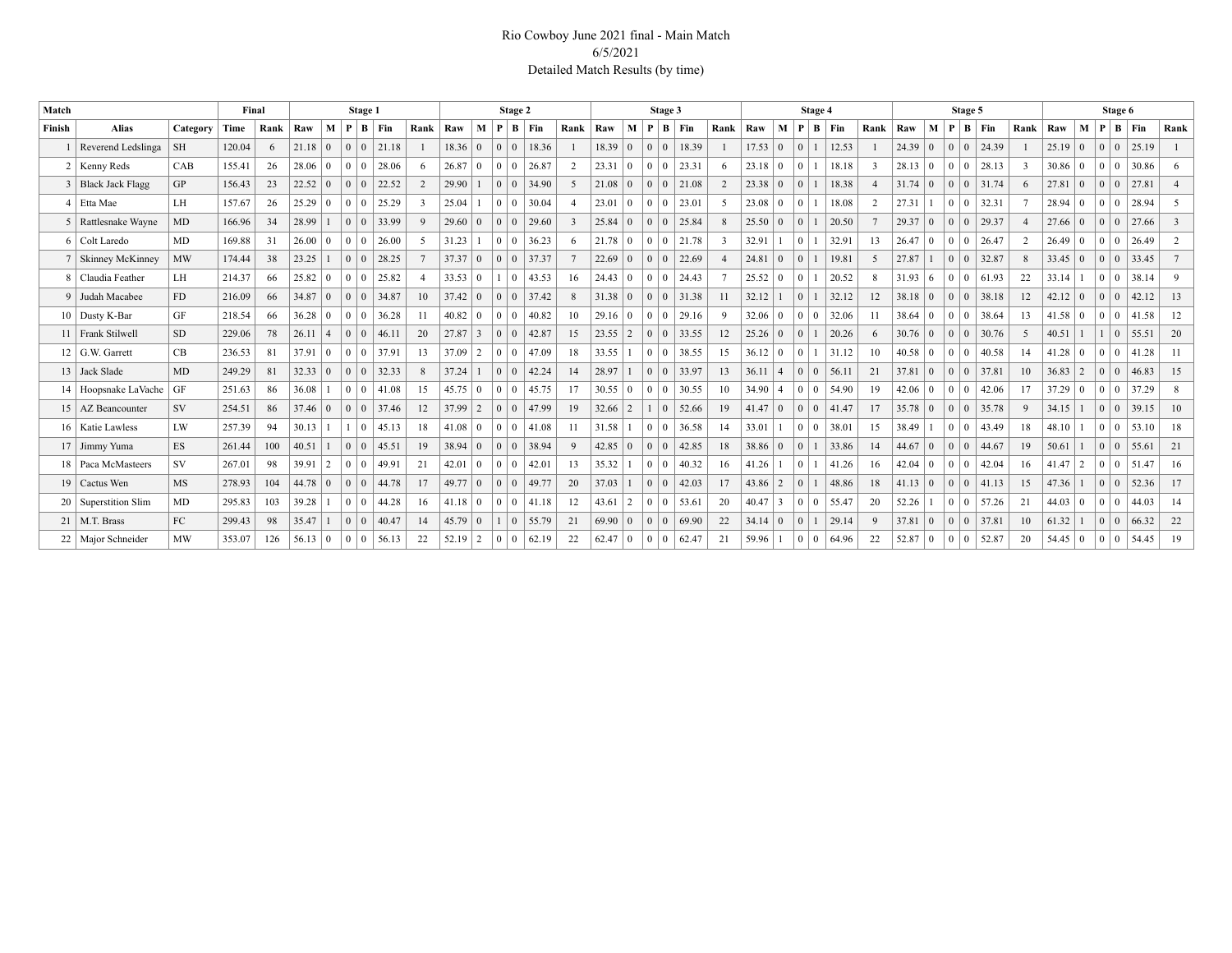#### Rio Cowboy June 2021 final - Main Match 6/5/2021 Match Results (category by time)

Cattle Baron (75+)

| <b>Match</b> |              |                 | Final  |      | Stage 1 |      |       | Stage 2 |       | Stage 3 |       | Stage 4 | Stage 5 |      |       | Stage 6 |
|--------------|--------------|-----------------|--------|------|---------|------|-------|---------|-------|---------|-------|---------|---------|------|-------|---------|
| Finish       | <b>Alias</b> | <b>Category</b> | Time   | Rank | Fin     | Rank | Fin   | Rank    | Fin   | Rank    | Fin   | Rank    | Fin     | Rank | Fin   | Rank    |
|              | Kenny Reds   | CAB             | 155.41 | 26   | 28.06   |      | 26.87 | ∽       | 23.31 |         | 18.18 |         | 28.13   |      | 30.86 |         |

Cowboy (any age)

| <b>Match</b> |              |          | Final  |      | <b>Stage 1</b> |                | Stage 2 |      |       | Stage 3 |       | Stage 4 |       | Stage 5 |       | Stage 6 |
|--------------|--------------|----------|--------|------|----------------|----------------|---------|------|-------|---------|-------|---------|-------|---------|-------|---------|
| Finish       | <b>Alias</b> | Category | Time   | Rank | Fin            | Rank           | Fin     | Rank | Fin   | Rank    | Fin   | Rank    | Fin   | Rank    | Fin   | Rank    |
|              | G.W. Garrett | CB       | 236.53 | 81   | 37.91          | 1 <sub>2</sub> | 47.09   | 18   | 38.55 |         | 31.12 | 10      | 40.58 | 14      | 41.28 |         |

Duelist

| <b>Match</b> |                   |           | Final       |      |       | Stage 1 |       | Stage 2 |       | Stage 3 |       | Stage 4      |           | Stage 5        |       | Stage 6                  |
|--------------|-------------------|-----------|-------------|------|-------|---------|-------|---------|-------|---------|-------|--------------|-----------|----------------|-------|--------------------------|
| Finish       | <b>Alias</b>      | Category  | <b>Time</b> | Rank | Fin   | Rank    | Fin   | Rank    | Fin   | Rank    | Fin   | Rank         | Fin       | Rank           | Fin   | Rank                     |
|              | Rattlesnake Wayne | <b>MD</b> | 166.96      | 34   | 33.99 |         | 29.60 |         | 25.84 | 8       | 20.50 | $\mathbf{r}$ | 29.37     | $\overline{4}$ | 27.66 |                          |
|              | Colt Laredo       | <b>MD</b> | 169.88      | 31   | 26.00 |         | 36.23 | b       | 21.78 |         | 32.91 | 13           | 26.47     |                | 26.49 |                          |
|              | Jack Slade        | <b>MD</b> | 249.29      | 81   | 32.33 |         | 42.24 | 14      | 33.97 | 13      | 56.11 | 21           | 37.81     | 10             | 46.83 | $\overline{\phantom{0}}$ |
| 4            | Superstition Slim | <b>MD</b> | 295.83      | 103  | 44.28 | 16      | 41.18 |         | 53.61 | 20      | 55.47 | 20           | 57<br>.26 | 21             | 44.03 | $\overline{4}$           |

El Patron (80+)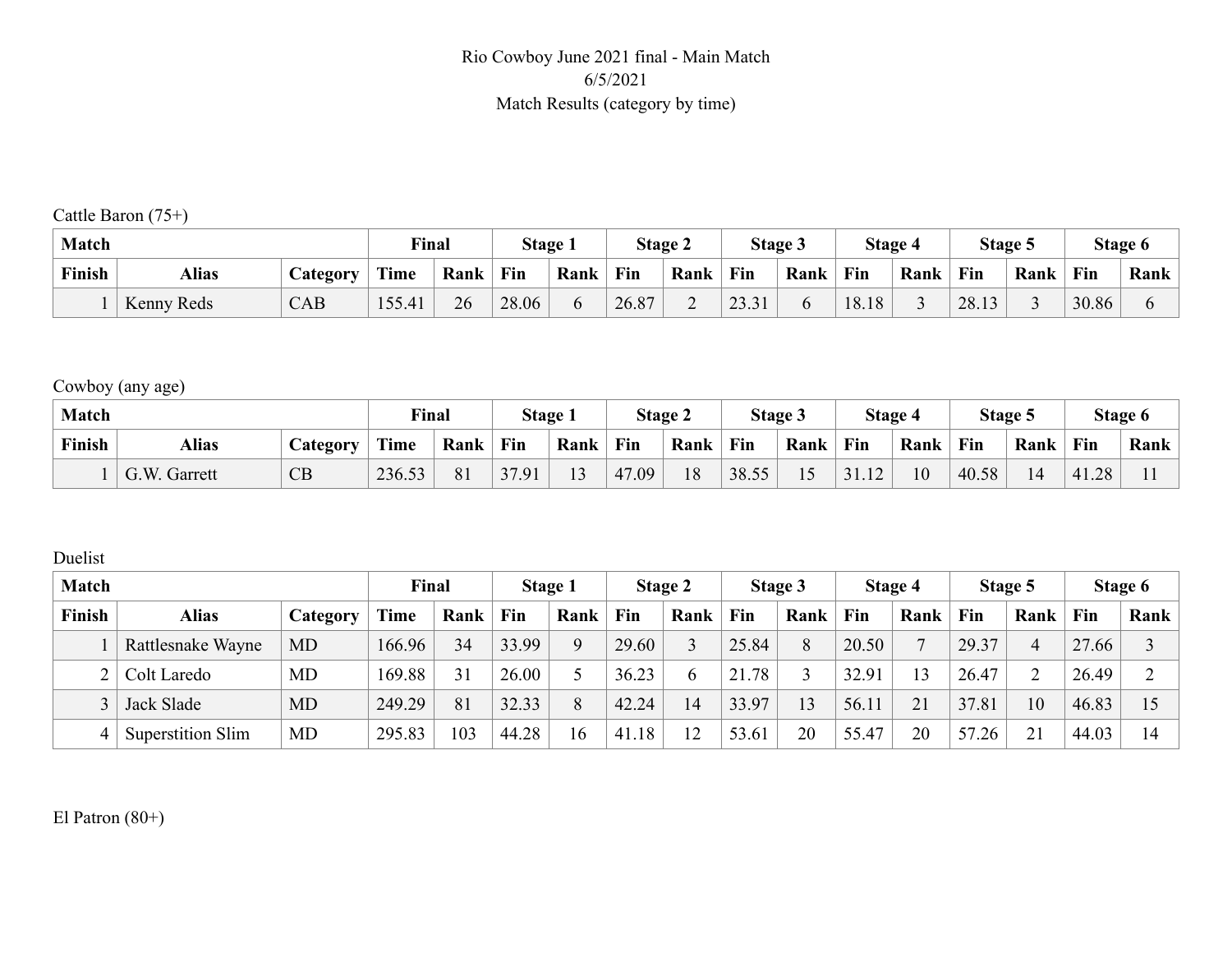| <b>Match</b> |                         |           | Final  |      |       | Stage 1 |       | Stage 2 |       | Stage 3                            |       | Stage 4 |     | Stage 5 |       | Stage 6 |
|--------------|-------------------------|-----------|--------|------|-------|---------|-------|---------|-------|------------------------------------|-------|---------|-----|---------|-------|---------|
| Finish       | <b>Alias</b>            | Category  |        | Rank | Fin   | Rank    | Fin   | Rank    | Fin   | Rank                               | Fin   | Rank    | Fin | Rank    | Fin   | Rank    |
|              | <b>Black Jack Flagg</b> | <b>GP</b> | 156.43 | 23   | 22.52 |         | 34.90 |         | 21.08 | $\sim$<br>$\overline{\phantom{0}}$ | 18.38 | ↵       | 74  |         | 27.81 |         |

Elder Statesman (70+)

| <b>Match</b> |                      |                  | Final  |      |       | Stage 1 |       | Stage 2 |       | Stage 3 |       | Stage 4 |       | Stage 5 |       | Stage 6                              |
|--------------|----------------------|------------------|--------|------|-------|---------|-------|---------|-------|---------|-------|---------|-------|---------|-------|--------------------------------------|
| Finish       | <b>Alias</b>         | $\angle$ ategory | Time   | Rank | Fin   | Rank    | Fin   | Rank    | Fin   | Rank    | Fin   | Rank    | Fin   | Rank    | Fin   | Rank                                 |
|              | $-$<br>Yuma<br>Jimmy | ES               | 261.44 | 100  | 45.51 | 19      | 38.94 |         | 42.85 | 18      | 33.86 | 14      | 44.67 | 19      | 55.61 | $\sim$ 1<br>$\overline{\phantom{0}}$ |

### Frontier Cartridge

| <b>Match</b> |                      |                 | Final  |      | Stage 1 |      |       | <b>Stage 2</b> |       | Stage 3       |       | Stage 4 |       | Stage 5 |       | Stage 6     |
|--------------|----------------------|-----------------|--------|------|---------|------|-------|----------------|-------|---------------|-------|---------|-------|---------|-------|-------------|
| Finish       | <b>Alias</b>         | <b>Lategory</b> | Time   | Rank | Fin     | Rank | Fin   | Rank           | Fin   | Rank          | Fin   | Rank    | Fin   | Rank    | Fin   | Rank        |
|              | M.T.<br><b>Brass</b> | FC              | 299.43 | 98   | 40.47   |      | 55.79 | 21             | 69.90 | $\mathcal{D}$ | 29.14 |         | 37.81 | 10      | 66.32 | $\sim$<br>∼ |

### Frontier Cartridge Duelist

| <b>Match</b> |               |                       | <b>Final</b> |      |       | Stage 1 |                 | Stage 2 |       | <b>Stage 3</b> |            | Stage 4                  | Stage 5 |                          |                   | Stage 6 |
|--------------|---------------|-----------------------|--------------|------|-------|---------|-----------------|---------|-------|----------------|------------|--------------------------|---------|--------------------------|-------------------|---------|
| Finish       | <b>Alias</b>  | $\mathcal{L}$ ategory | Time         | Rank | Fin   | Rank    | Fin             | Rank    | Fin   | Rank           | <b>Fin</b> | Rank                     | Fin     | Rank                     | Fin               | Rank    |
|              | Judah Macabee | <b>FD</b>             | 216.09       | 66   | 34.87 | 10      | $\gamma$<br>.42 |         | 31.38 | 11             | 32.12      | $\sim$<br>$\overline{z}$ | 38.18   | $\sim$<br>$\overline{1}$ | $\frac{1}{42.12}$ |         |

### Gunfighter

| <b>Match</b> |                   |           | Final  |      |       | Stage 1 |           | Stage 2 |       | Stage 3 |       | Stage 4 |       | Stage 5                  |       | Stage 6      |
|--------------|-------------------|-----------|--------|------|-------|---------|-----------|---------|-------|---------|-------|---------|-------|--------------------------|-------|--------------|
| Finish       | <b>Alias</b>      | Category  | Time   | Rank | Fin   | Rank    | Fin       | Rank    | Fin   | Rank    | Fin   | Rank    | Fin   | Rank                     | Fin   | Rank         |
|              | Dusty K-Bar       | <b>GF</b> | 218.54 | 66   | 36.28 |         | 40.82     | 10      | 29.16 |         | 32.06 |         | 38.64 | 13                       | 41.58 | $1^{\wedge}$ |
|              | Hoopsnake LaVache | GF        | 251.63 | 86   | 41.08 |         | 45.<br>75 | ר ו     | 30.55 | 10      | 54.90 | 19      | 42.06 | $\overline{\phantom{0}}$ | 37.29 |              |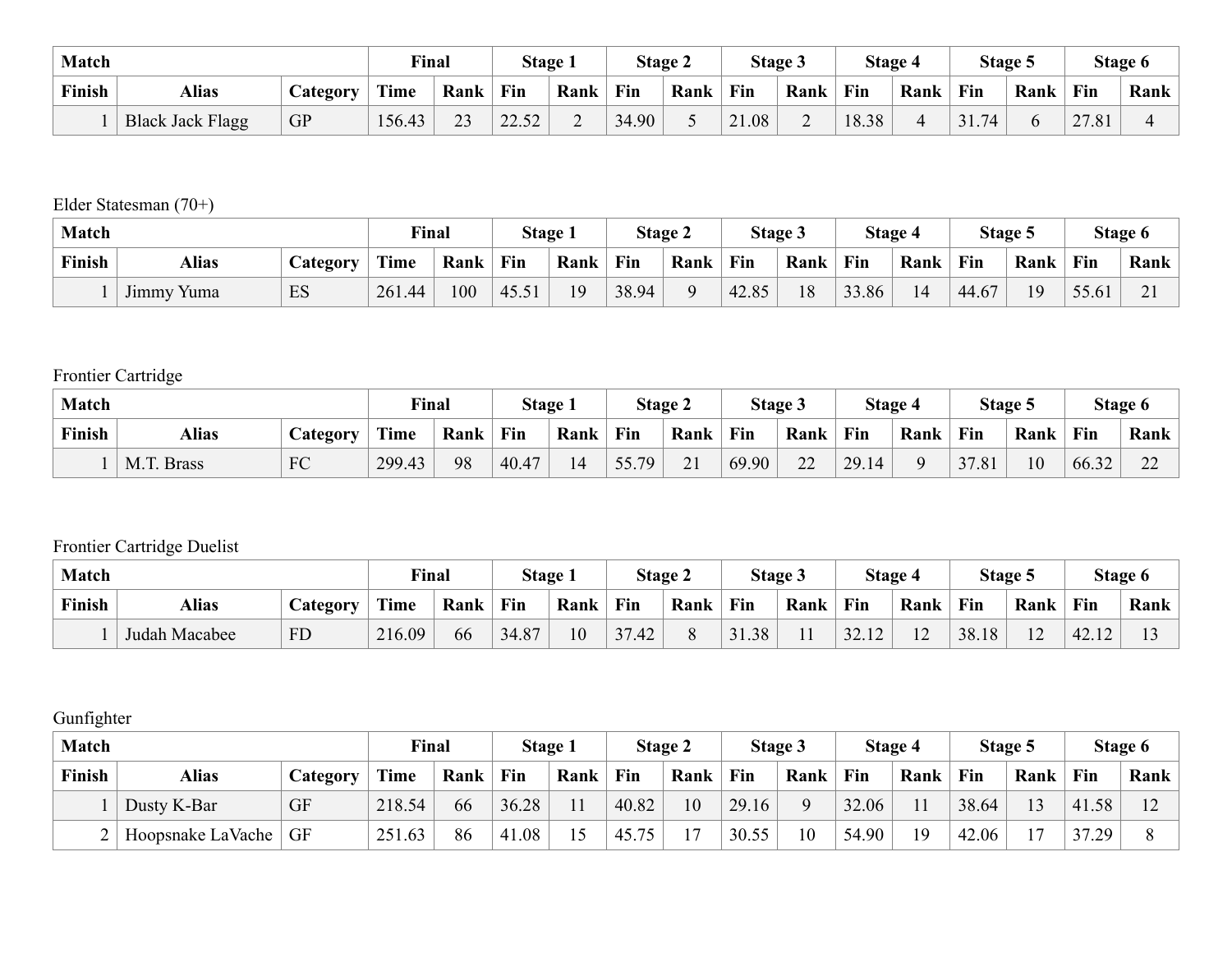Lady Shootist

| <b>Match</b> |                 |          | Final       |      |       | Stage 1 |       | Stage 2 |       | Stage 3 |       | Stage 4 |       | Stage 5 |       | Stage 6 |
|--------------|-----------------|----------|-------------|------|-------|---------|-------|---------|-------|---------|-------|---------|-------|---------|-------|---------|
| Finish       | <b>Alias</b>    | Category | <b>Time</b> | Rank | Fin   | Rank    | Fin   | Rank    | Fin   | Rank    | Fin   | Rank    | Fin   | Rank    | Fin   | Rank    |
|              | Etta Mae        | LH       | 157.67      | 26   | 25.29 |         | 30.04 | 4       | 23.01 |         | 18.08 | ⌒<br>∼  | 32.31 | −       | 28.94 |         |
|              | Claudia Feather | LH       | 214.37      | 66   | 25.82 |         | 43.53 | 16      | 24.43 |         | 20.52 |         | 61.93 | າາ      | 38.14 |         |

Lady Wrangler (36+)

| <b>Match</b> |                      |          | Final  |      | Stage 1 |      | Stage 2 |      | Stage 3 |      | Stage 4 |      | Stage 5      |      | Stage 6                 |      |
|--------------|----------------------|----------|--------|------|---------|------|---------|------|---------|------|---------|------|--------------|------|-------------------------|------|
| Finish       | <b>Alias</b>         | Category | Time   | Rank | Fin     | Rank | Fin     | Rank | Fin     | Rank | Fin     | Rank | Fin          | Rank | Fin                     | Rank |
|              | <b>Katie Lawless</b> | LW       | 257.39 | 94   | 145.1   | 18   | 41.08   |      | 36.58   | 14   | 38.01   | 15   | 43<br>.3.49' | 18   | 53.<br>.10 <sub>1</sub> | 1 O  |

Men Shootist

| <b>Match</b> |                    |                  | Final  |      | Stage 1 |      | <b>Stage 2</b> |      | Stage 3 |      | Stage 4 |      | Stage 5 |      | Stage 6              |      |
|--------------|--------------------|------------------|--------|------|---------|------|----------------|------|---------|------|---------|------|---------|------|----------------------|------|
| Finish       | <b>Alias</b>       | $\angle$ ategory | Time   | Rank | Fin     | Rank | Fin            | Rank | Fin     | Rank | Fin     | Rank | Fin     | Rank | Fin                  | Rank |
|              | Reverend Ledslinga | <b>SH</b>        | 120.04 | O    | 21.18   |      | 18.36          |      | 18.39   |      | 12.53   |      | 24.39   |      | 2519<br>$\angle$ .13 |      |

Senior (60+)

| <b>Match</b> |                   |           | Final  |      | Stage 1 |                          | Stage 2 |      | <b>Stage 3</b> |                | Stage 4    |      | Stage 5 |                          | Stage 6 |      |
|--------------|-------------------|-----------|--------|------|---------|--------------------------|---------|------|----------------|----------------|------------|------|---------|--------------------------|---------|------|
| Finish       | <b>Alias</b>      | Category  | Time   | Rank | Fin     | Rank                     | Fin     | Rank | Fin            | Rank           | <b>Fin</b> | Rank | Fin     | Rank                     | Fin     | Rank |
|              | <b>Cactus Wen</b> | <b>MS</b> | 278.93 | 104  | 44.78   | $\overline{\phantom{0}}$ | 149.77  | 20   | 42.03          | $\blacksquare$ | 48.86      | 18   | 41.13   | $\overline{\phantom{0}}$ | 52.36   |      |

Senior Duelist (60+)

| <b>Match</b> |                |                 | Final  |      | Stage 1 |      | Stage 2 |      | Stage 3 |                | Stage 4 |      | Stage 5 |      | Stage 6       |      |
|--------------|----------------|-----------------|--------|------|---------|------|---------|------|---------|----------------|---------|------|---------|------|---------------|------|
| Finish       | Alias          | <b>Category</b> | Time   | Rank | Fin     | Rank | Fin     | Rank | Fin     | Rank           | Fin     | Rank | Fin     | Rank | Fin           | Rank |
|              | Frank Stilwell | <b>SD</b>       | 229.06 | 78   | 46.11   | 20   | 42.87   |      | 33.55   | 1 <sub>0</sub> | 20.26   |      | 30.76   |      | 55.51<br>JJ.J | 20   |